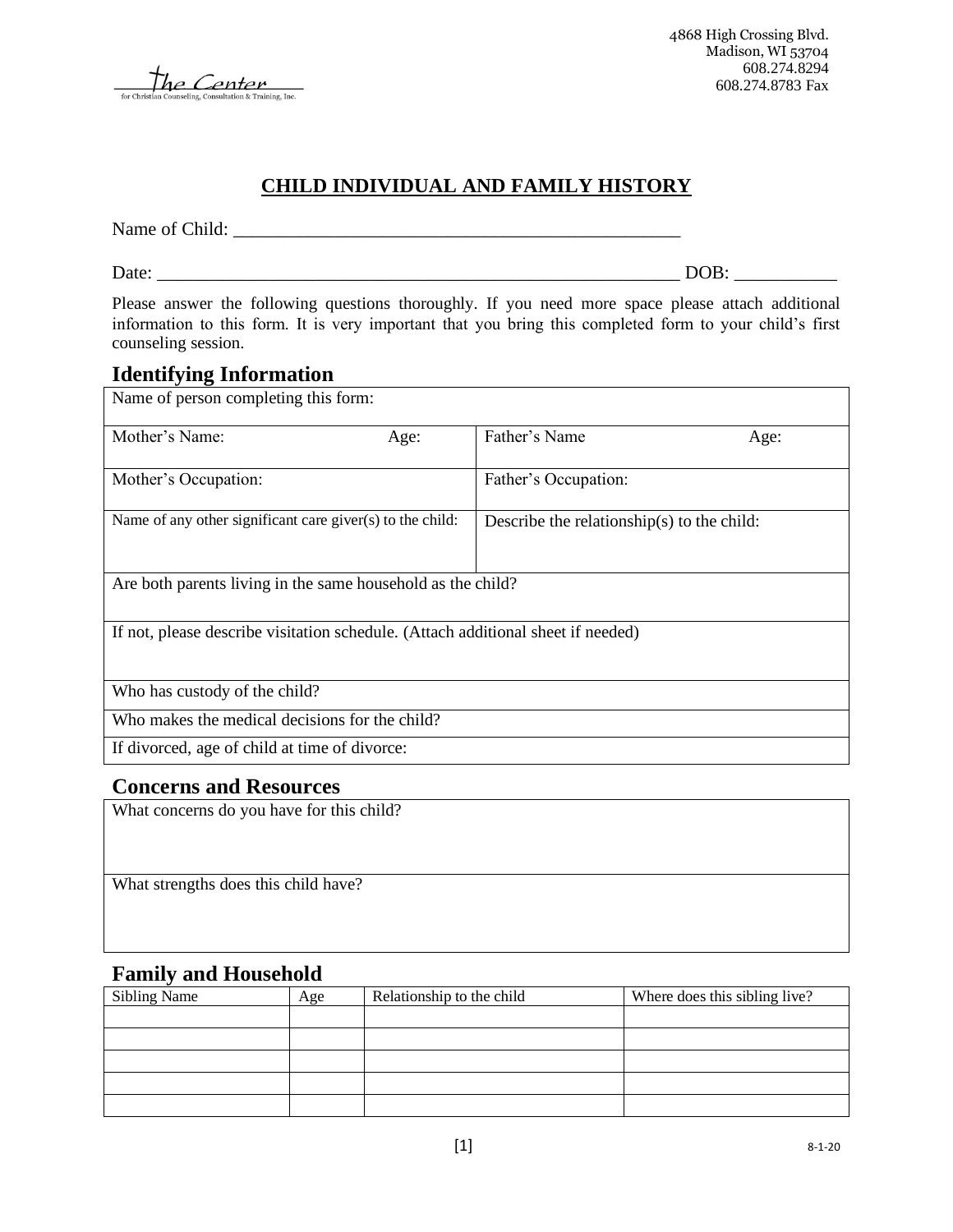The Center

### **Family (not child's) History of Mental Health, Violence, Abuse or Substance Abuse**

| Describe | Relationship to child |
|----------|-----------------------|
|          |                       |
|          |                       |
|          |                       |

### **Cultural and/or Spiritual**

## **Academic**

| Grade level and Name of school                                               | Did or does child require IEP assistance? |  |
|------------------------------------------------------------------------------|-------------------------------------------|--|
| List any other schools attended in the past                                  | Explain briefly:                          |  |
|                                                                              |                                           |  |
|                                                                              |                                           |  |
| Contact person:                                                              | Teacher's Name:                           |  |
|                                                                              |                                           |  |
| Would you like me to coordinate services with the school or provide updates? |                                           |  |

#### **Medical**

| Physician Name                                                | Date of last visit |  |  |  |
|---------------------------------------------------------------|--------------------|--|--|--|
| <b>Specialist Name</b>                                        | Date of last visit |  |  |  |
| <b>Psychiatrist Name</b>                                      | Date of last visit |  |  |  |
| Medication(s) (dosage, when taken, how long child has taken): |                    |  |  |  |
|                                                               |                    |  |  |  |

What are the current medical concerns?

|               |     |  | Would you like me to coordinate treatment and services with your child's physician or |
|---------------|-----|--|---------------------------------------------------------------------------------------|
| psychiatrist? | Y N |  |                                                                                       |

On average, how many hours of sleep does the child receive daily? \_\_\_\_\_

Does the child have trouble falling asleep at night? \_\_\_\_\_\_ Yes \_\_\_\_\_ No

If yes, how long has this been a problem?

Describe the child's appetite (during the past week):

Poor appetite \_\_\_\_\_\_\_\_ Average appetite \_\_\_\_\_\_\_\_ Large appetite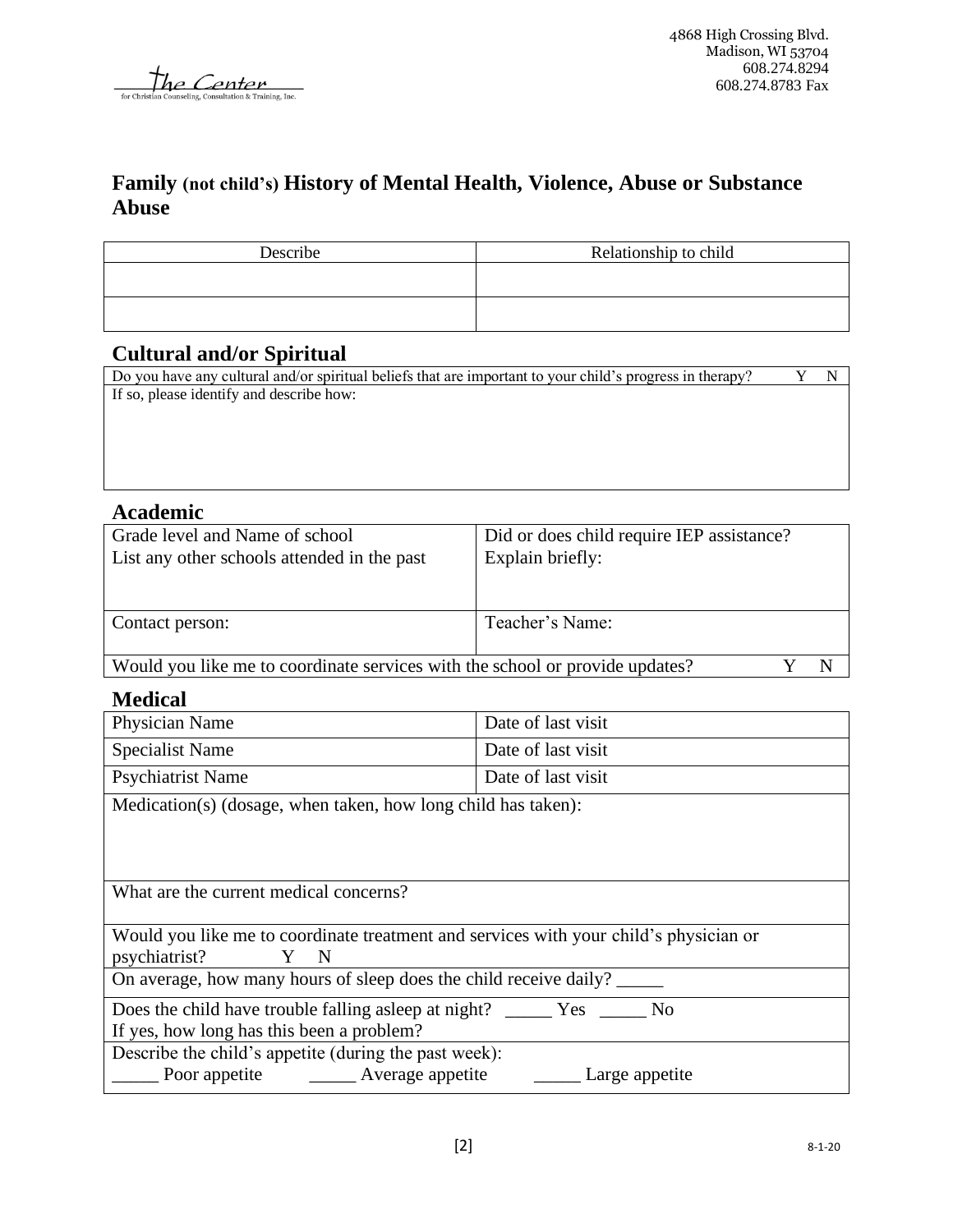the Center for Cl

# **History of Services**

| Has the child been to counseling, treatment or in the hospital before? | N       |               |         |
|------------------------------------------------------------------------|---------|---------------|---------|
| If so, please provide the following information:                       |         |               |         |
| Name and Address of counselor or facility                              | Purpose | Date: From-To | Outcome |
|                                                                        |         |               |         |
|                                                                        |         |               |         |
|                                                                        |         |               |         |
|                                                                        |         |               |         |
|                                                                        |         |               |         |
|                                                                        |         |               |         |

## **Legal**

| Has the child been involved in the legal system for any reason? |        |               |                |
|-----------------------------------------------------------------|--------|---------------|----------------|
| If so, please provide the following information:                |        |               |                |
| What happened?                                                  | Where? | Date: From-To | <b>Dutcome</b> |
|                                                                 |        |               |                |
|                                                                 |        |               |                |
|                                                                 |        |               |                |
|                                                                 |        |               |                |

# **Experiences, Symptoms, and Risk Factors**

| Please circle "yes" or "no" in reply to whether your child has experienced any of the following: |     |                |                                           |     |                |  |
|--------------------------------------------------------------------------------------------------|-----|----------------|-------------------------------------------|-----|----------------|--|
| Accidents (stitches, loss of consciousness)                                                      | Yes | No             | Physical Limitations                      | Yes | No             |  |
| <b>Significant Illnesses</b>                                                                     | Yes | N <sub>0</sub> | Head Injury                               | Yes | No             |  |
| <b>Infectious Disease</b>                                                                        | Yes | N <sub>0</sub> | Significant mood change                   | Yes | N <sub>0</sub> |  |
| Hospitalizations/Surgeries                                                                       | Yes | N <sub>o</sub> | Memory difficulties                       | Yes | No             |  |
| Allergic reactions                                                                               | Yes | N <sub>o</sub> | Learning disabilities                     | Yes | No             |  |
| Eating problems                                                                                  | Yes | N <sub>o</sub> | Significant weight loss or gain           | Yes | N <sub>0</sub> |  |
| Physical Abuse                                                                                   | Yes | N <sub>o</sub> | Language difficulties                     | Yes | No             |  |
| Sexual Abuse                                                                                     | Yes | N <sub>o</sub> | Significant behavior change               | Yes | N <sub>0</sub> |  |
| Sleeping more or less than usual                                                                 | Yes | N <sub>o</sub> | Physical complaints (no medical concerns) | Yes | No             |  |
| Seizures/Tics/Neurological conditions                                                            | Yes | N <sub>o</sub> | Headache, stomach ache, dizziness         | Yes | No             |  |
| Complains of loneliness                                                                          | Yes | N <sub>0</sub> | Removal from family/adoption/foster care  | Yes | No             |  |
| Behavior problems at school                                                                      | Yes | N <sub>0</sub> | Peer problems                             | Yes | No             |  |
| Panic or anxiety attack                                                                          | Yes | N <sub>o</sub> | Intense fear of something                 | Yes | N <sub>0</sub> |  |
| Difficulty with change or transitions                                                            | Yes | N <sub>o</sub> | Too friendly with strangers               | Yes | No             |  |
| Aversive to touch, taste, texture                                                                | Yes | N <sub>o</sub> | Talks about sex too much                  | Yes | N <sub>0</sub> |  |
| Nightmares                                                                                       | Yes | N <sub>0</sub> | Anxious about separating from adult       | Yes | N <sub>0</sub> |  |
| Sleep walking                                                                                    | Yes | N <sub>0</sub> | Neglect, emotional or psychological abuse | Yes | N <sub>0</sub> |  |
| Excessive worry                                                                                  | Yes | N <sub>o</sub> | Hears or sees things that others don't    | Yes | No             |  |
| <b>Obsessions</b>                                                                                | Yes | N <sub>o</sub> | Has strange or odd beliefs or activities  | Yes | No             |  |
| Moved many times                                                                                 | Yes | N <sub>o</sub> | Victim of racism                          | Yes | No             |  |
| Refugee                                                                                          | Yes | N <sub>o</sub> | Homelessness or living in a shelter       | Yes | N <sub>0</sub> |  |
| Assault (including sexual assault)                                                               | Yes | N <sub>o</sub> | Prostitution or Pornography               | Yes | No             |  |
| Death of care giver                                                                              | Yes | N <sub>o</sub> | Sexual acting out                         | Yes | No             |  |
| Change of language                                                                               | Yes | N <sub>o</sub> | Losses (person, place or thing of         | Yes | N <sub>0</sub> |  |
|                                                                                                  |     |                | Significant to child)                     |     |                |  |
| Alcohol experimentation                                                                          | Yes | N <sub>0</sub> | Drug experimentation                      | Yes | No             |  |
| Alcohol abuse                                                                                    | Yes | N <sub>o</sub> | Drug abuse                                | Yes | No             |  |
| Witnessing or hearing family violence                                                            | Yes | N <sub>o</sub> | Witnessing War or Gang violence           | Yes | No             |  |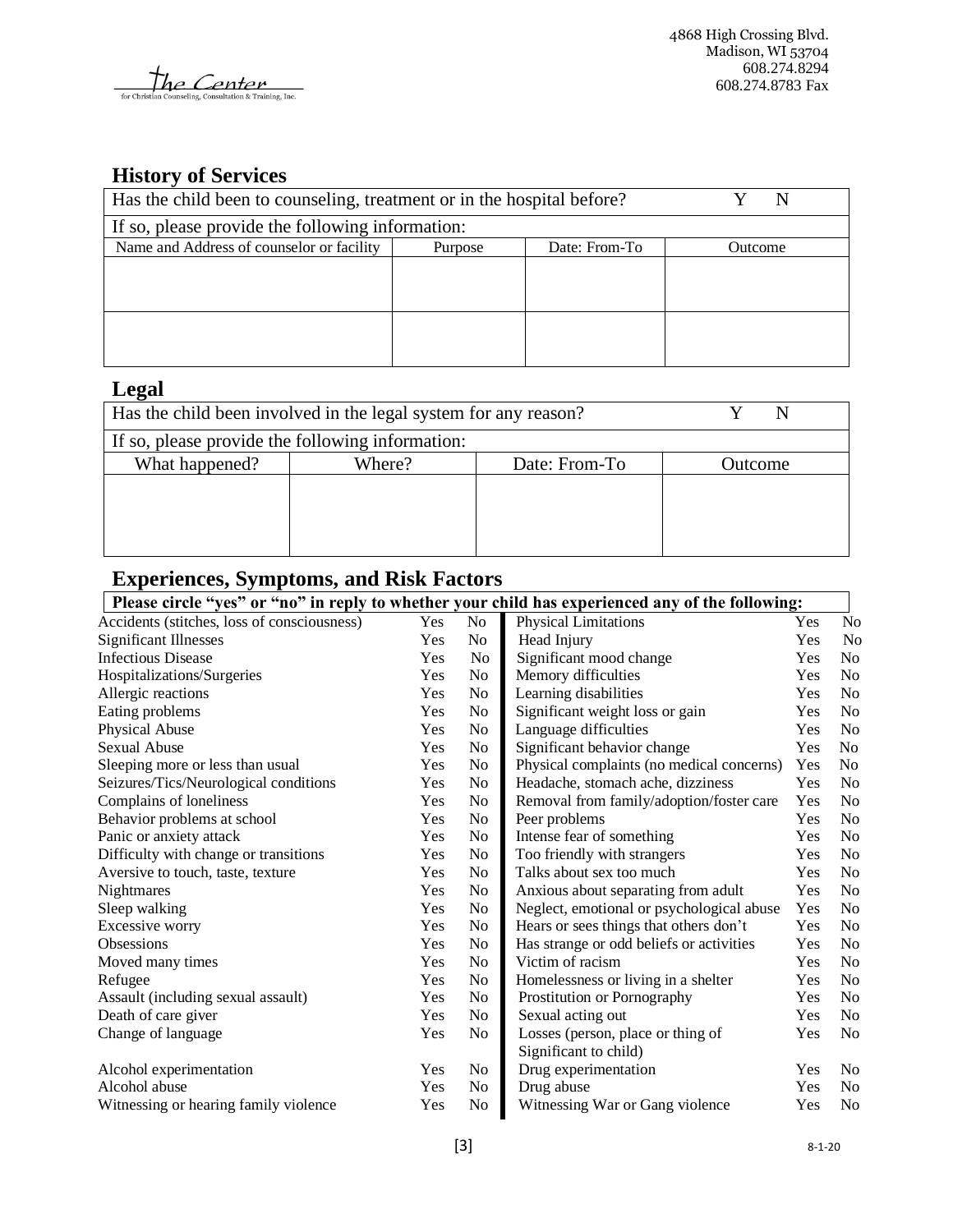$\mathcal{H}$ e Center for Chris

4868 High Crossing Blvd. Madison, WI 53704 608.274.8294 608.274.8783 Fax

| Traumatic experience                     | Yes        | N <sub>0</sub> | Suicidal thoughts or attempts                      | Yes | No |
|------------------------------------------|------------|----------------|----------------------------------------------------|-----|----|
| Thoughts of hurting others               | Yes        | No             | Cruel to animals                                   | Yes | No |
| Enuresis (wetting self past 5 years)     | Yes        | No             | Encopresis (soiling self past 4 years)             | Yes | No |
| Self injurious acts                      | Yes        | N <sub>o</sub> | Setting a fire                                     | Yes | No |
| Sudden outbursts of anger                | Yes        | No             | Avoiding thoughts or feelings                      | Yes | No |
| Recurring thoughts or images of trauma   | Yes        | No             | Acting out traumatic event in plays                | Yes | No |
| Spacing out (lost time, day dreaming)    | Yes        | N <sub>o</sub> | Hyper vigilance (notices everything)               | Yes | No |
| Easily startled                          | Yes        | No             | Feeling detached from others                       | Yes | No |
| Breaks things of others                  | Yes        | No             | Steals from others                                 | Yes | No |
| Breaks own things                        | Yes        | No             | Bragging/Boasting                                  | Yes | No |
| Makes up stories or lying for no gain    | Yes        | N <sub>o</sub> | Acts too young                                     | Yes | No |
| Argues a lot—more than others            | Yes        | N <sub>o</sub> | Acts in a secretive way                            | Yes | No |
| Screams or cries a lot                   | Yes        | N <sub>o</sub> | Suspicious of others                               | Yes | No |
| Easily embarrassed by others             | Yes        | N <sub>o</sub> | Eats, chews or drinks things that are not food Yes |     | No |
| Swears or uses foul languages            | Yes        | No             | Seems to do the opposite of what's asked           | Yes | No |
| Gets into fights with others             | Yes        | N <sub>0</sub> | Has temper tantrums or melt downs                  | Yes | No |
| Hangs around others who get into trouble | Yes        | No             | Threatens others                                   | Yes | No |
| Sucks thumb at an older age              | Yes        | N <sub>0</sub> | Too concerned about cleanliness                    | Yes | No |
| Truancy is an issue or skips school      | Yes        | No             | Picks at or scratches self-nose, skin, hair        | Yes | No |
| Plays with sex parts in public           | Yes        | N <sub>o</sub> | Does not finish projects                           | Yes | No |
| Lacks coordination (not due to medical)  | Yes        | N <sub>o</sub> | Exposes self to others                             | Yes | No |
| Acts like opposite sex                   | <b>Yes</b> | N <sub>0</sub> | Desires to be opposite sex                         | Yes | No |
| Prefers older or younger children        | Yes        | N <sub>o</sub> | Runs away from home                                | Yes | No |
| Avoids others                            | Yes        | No             | Avoids leaving home                                | Yes | No |
|                                          |            |                |                                                    |     |    |

# **Child Strengths and Protective Factors**

| Please circle "yes" or "no" to whether the following describe your child: |            |                |                                          |            |                |
|---------------------------------------------------------------------------|------------|----------------|------------------------------------------|------------|----------------|
| Has consistently supportive caregiver                                     | <b>Yes</b> | N <sub>0</sub> | Likes school                             | Yes        | No.            |
| Getting along well with others                                            | Yes        | N <sub>o</sub> | Is familiar with neighbors               | <b>Yes</b> | N <sub>0</sub> |
| Lives in a supportive neighborhood                                        | Yes        | N <sub>o</sub> | Acts responsibly                         | Yes        | N <sub>o</sub> |
| Has a positive role model or hero                                         | Yes        | N <sub>o</sub> | Does well in school and like learning    | Yes        | N <sub>o</sub> |
| Able to protect self emotionally                                          | <b>Yes</b> | No.            | Able to get help when threatened         | <b>Yes</b> | N <sub>0</sub> |
| Abel to decrease conflict                                                 | <b>Yes</b> | No.            | Takes care of physical and hygiene needs | Yes        | N <sub>0</sub> |
| Able to seek out adult counsel                                            | Yes        | N <sub>0</sub> | Has short term and long term goals       | <b>Yes</b> | N <sub>0</sub> |
| Has a creative and imaginative side                                       | <b>Yes</b> | No             | Displays empathy, friendship skills      | <b>Yes</b> | N <sub>0</sub> |
| Is easy going                                                             | <b>Yes</b> | N <sub>0</sub> | Likes to get a job done                  | Yes        | N <sub>0</sub> |
| Shows concern for family or group                                         | <b>Yes</b> | N <sub>o</sub> | Transitions well with change             | Yes        | N <sub>0</sub> |
| Has a sense of humor                                                      | Yes        | N <sub>o</sub> | Has a job or does chores                 | Yes        | N <sub>0</sub> |
| Caregivers are involved in school                                         | Yes        | N <sub>o</sub> | Attends religious activities             | <b>Yes</b> | N <sub>0</sub> |
| Has a positive group of friends                                           | <b>Yes</b> | No.            | Involved in youth activities             | <b>Yes</b> | N <sub>0</sub> |
| Reads for pleasure                                                        | <b>Yes</b> | No.            | Uses self-restraint                      | <b>Yes</b> | N <sub>0</sub> |
| Resists negative peer pressure                                            | Yes        | N <sub>0</sub> | Values character qualities               | Yes        | N <sub>0</sub> |
| Positive outlook for self                                                 | Yes        | No.            | Positive outlook for the future          | <b>Yes</b> | N <sub>0</sub> |
| Sense of purpose                                                          | <b>Yes</b> | N <sub>o</sub> | Can describe personal power and control  | <b>Yes</b> | N <sub>0</sub> |
| Values diversity and uniqueness of others                                 | <b>Yes</b> | N <sub>o</sub> | Can make plans and carry them out        | <b>Yes</b> | N <sub>0</sub> |
| Values honesty                                                            | Yes        | N <sub>o</sub> | Values equity and justice                |            |                |